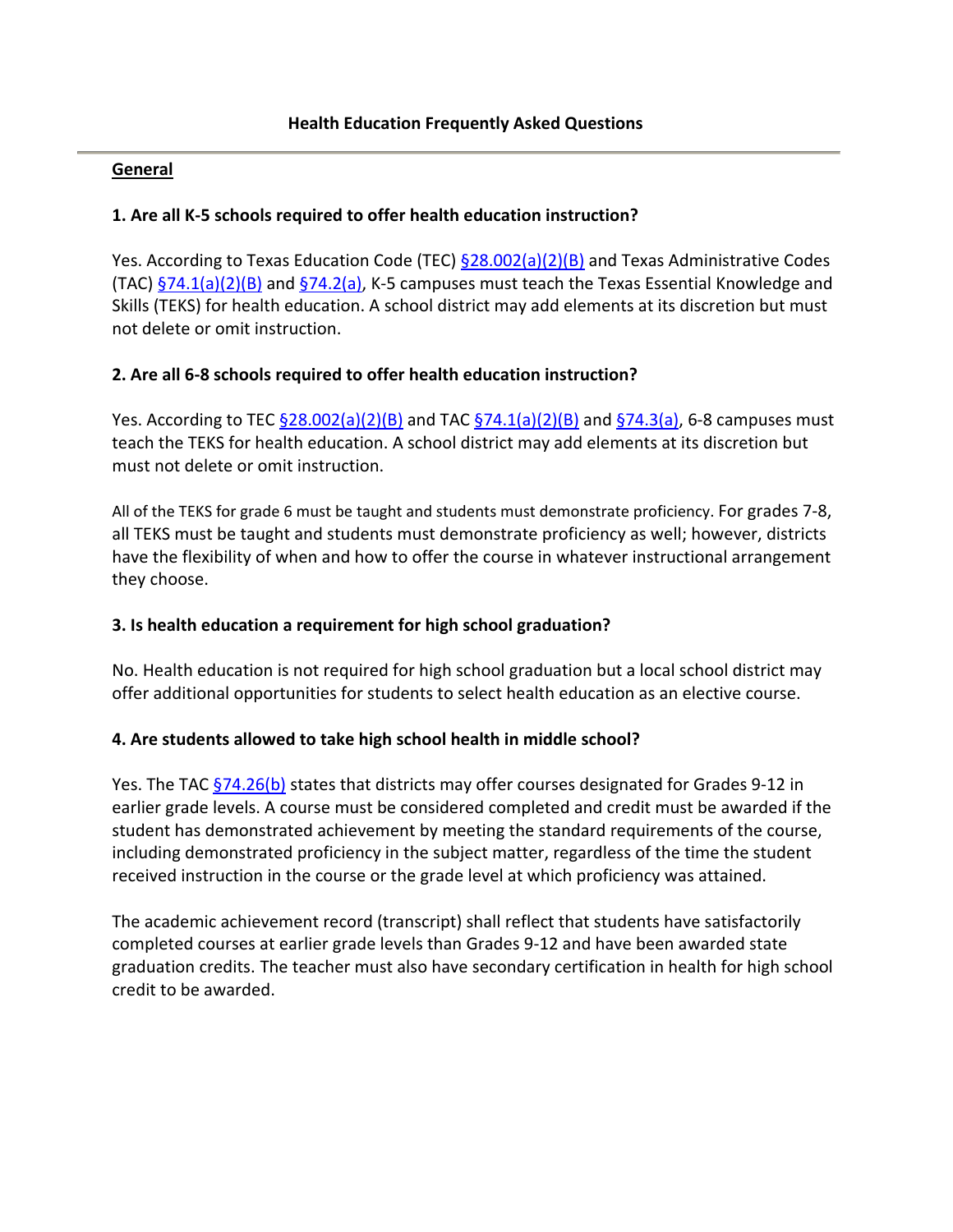# **5. What are the required number of hours or days needed to complete elementary, middle, and high school health education?**

According to TAC  $\S$ 74.2(a),  $\S$ 74.3(a)(1), and  $\S$ 74.3(b)(1), a school district must ensure that sufficient time is provided for teachers to teach and students to learn all of the TEKS for the course. A minimum and/or maximum number of hours or days is not provided.

# **6. Can Health Science Technology courses be substituted for high school health courses?**

Substitutions for high school health education are a local district's decision if a district chooses to keep health education as a local credit requirement only. For more information, you may view the [graduation requirements.](http://tea.texas.gov/index2.aspx?id=5324)

# **7. What are the requirements for cardiopulmonary resuscitation (CPR)?**

Cardiopulmonary resuscitation (CPR) instruction must be provided to each student at least once before graduation from high school according to TEC  $\S$ 28.0023 and TAC  $\S$ 74.38, which state a school district or an open-enrollment charter school shall provide instruction to students in Grades 7-12 in cardiopulmonary resuscitation (CPR).

Delivery of Instruction

 CPR instruction may be provided as a part of any course. The instruction must include training developed by the American Heart Association or the American Red Cross, or use nationally recognized, evidence-based guidelines for emergency cardiovascular care and incorporate hands-on practice to support cognitive learning.

## Approved Instructors

 A school district or an open-enrollment charter school may use emergency medical technicians, paramedics, police officers, firefighters, representatives of the American Heart Association or the American Red Cross, teachers, other school employees, or other similarly qualified individuals to provide instruction and training.

## Certificates of Completion

• The required CPR instruction does not have to result in certification. If the instruction is intended to result in certification in CPR, the course instructor must be authorized to provide the instruction by the American Heart Association, the American Red Cross, or a similar nationally recognized association.

## Waivers

 A school district or an open-enrollment charter school may waive the requirement under this section for a student, who due to a disability, is unable to complete the requirement. The determination regarding a student's ability to complete the CPR requirement will be made by: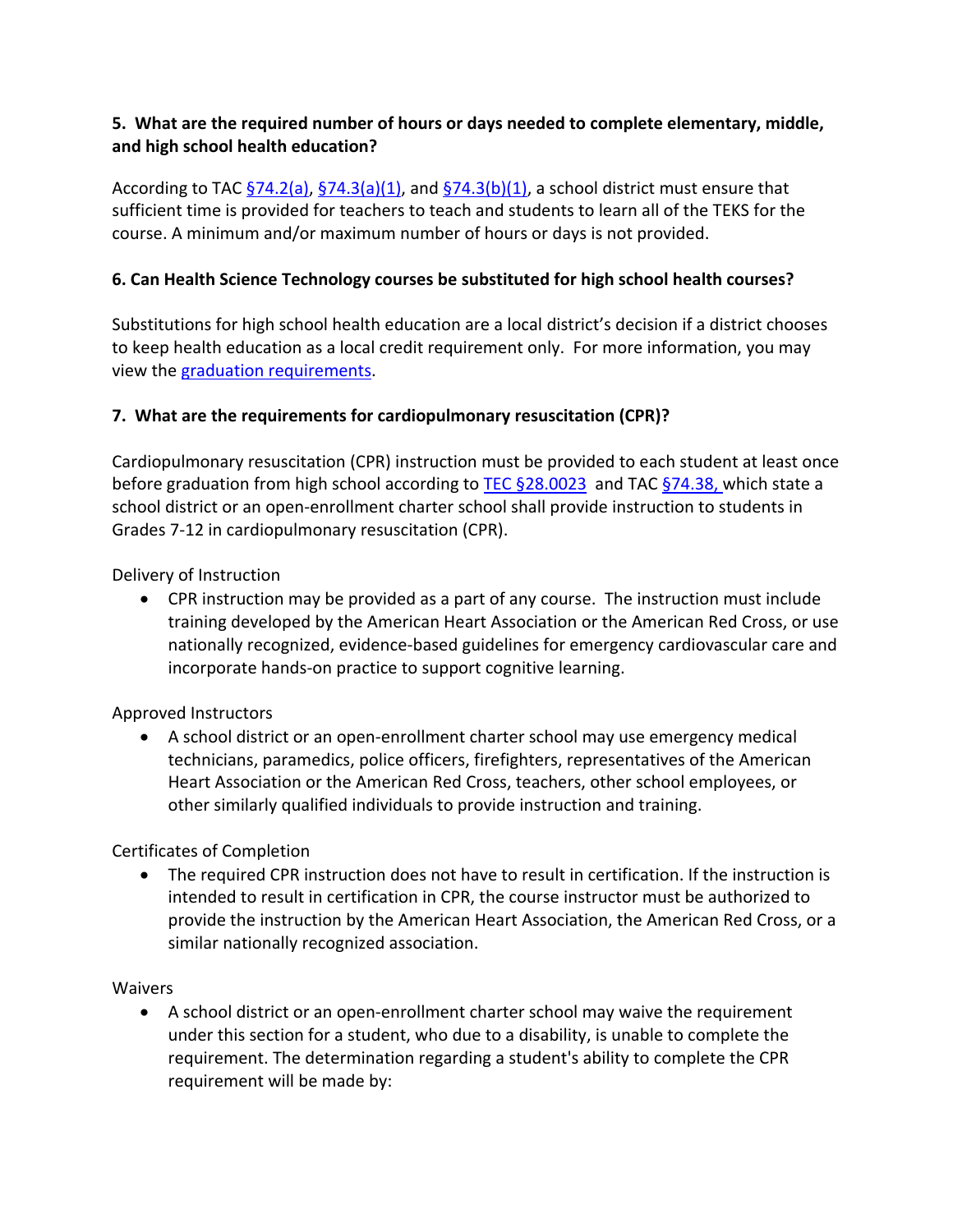- the student's admission, review, and dismissal (ARD) committee if the student receives special education services under the Texas Education Code (TEC), Chapter 29, Subchapter A
- the committee established for the student under Section 504, Rehabilitation Act of 1973 (29 United States Code, §794) if the student does not receive special education services under the TEC, Chapter 29, Subchapter A, but is covered by the Rehabilitation Act of 1973.

The rule further states that this section applies to any student who entered Grade 7 in the 2010-2011 school year and thereafter.

## **Coordinated School Health Programs**

# **1. What is a coordinated school health (CSH) program?**

TEC [§38.013](http://www.statutes.legis.state.tx.us/Docs/ED/htm/ED.38.htm#38.013) states coordinated school health (CSH) programs are programs designed to prevent obesity, cardiovascular disease, and Type 2 diabetes in elementary school, middle school, and junior high school students.

Each coordinated school health program must provide for coordinating: health education, which includes oral health education, physical education (PE), physical activity (PA), nutrition services, and parental involvement.

# **2. Are school districts required to implement CSH programs?**

Yes. The TEC [§38.014](http://www.statutes.legis.state.tx.us/Docs/ED/htm/ED.38.htm#38.014) states each school district shall participate in appropriate training for the implementation of the approved CSH programs under TEC  $\S 38.013$  and implement coordinated school health programs in each elementary school, middle school, and junior high school in the district.

# **3. Are open enrollment charter schools required to implement CSH programs?**

Yes. According to TEC  $\S$ 12.104(2)(K), open enrollment charter schools are subject to health and safety under Chapter 38.

# **4. What are the CSH programs approved by the Texas Education Agency (TEA)?**

For a list of CSH programs that have been approved for elementary, middle, and junior high school please visit

[http://tea.texas.gov/Texas\\_Schools/Safe\\_and\\_Healthy\\_Schools/Coordinated\\_School\\_Health/A](http://tea.texas.gov/Texas_Schools/Safe_and_Healthy_Schools/Coordinated_School_Health/Approved_Coordinated_School_Health_Programs/) [pproved\\_Coordinated\\_School\\_Health\\_Programs/](http://tea.texas.gov/Texas_Schools/Safe_and_Healthy_Schools/Coordinated_School_Health/Approved_Coordinated_School_Health_Programs/)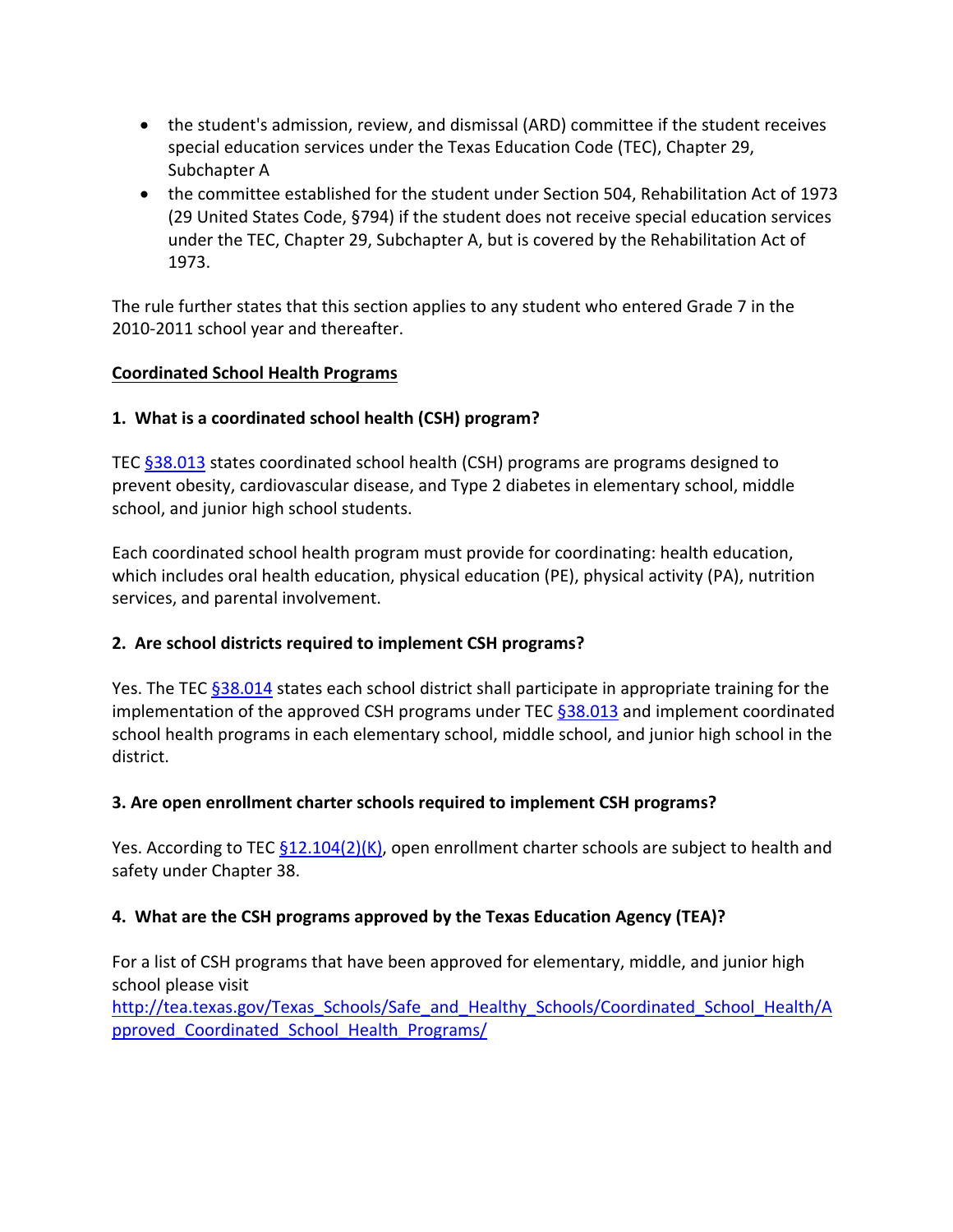## **School Health Advisory Councils**

## **1. What is a school health advisory council (SHAC)?**

As defined by the Texas Department of State Health Services (DSHS), a SHAC is appointed by the school district to serve at the district level and to provide guidance to the district on coordinated school health programming and its impact on student health and learning. The group of individuals represent segments of the community. More information regarding school health advisory councils can be found on the DSHS [website.](http://www.dshs.state.tx.us/schoolhealth/sdhac.shtm)

# **2. Are schools required to have a SHAC?**

Yes. According to TEC  $\S 28.004(a)$ , the board of trustees of each school district shall establish a local SHAC to assist the district in ensuring that local community values are reflected in the district's health education instruction.

Open-enrollment charter schools are not required by law to have a SHAC but it would be considered a best practice.

# **3. What are the required duties of a SHAC?**

The local SHAC's duties include recommending:

- the number of hours of instruction to be provided in health education
- curriculum appropriate for specific grade levels designed to prevent obesity, cardiovascular disease, Type 2 diabetes, and mental health concerns
- appropriate grade levels and methods of instruction for human sexuality instruction
- strategies for integrating the curriculum components
- if feasible, joint use agreements or strategies for collaboration between the school district and community organizations or agencies

## **4. What are the membership requirements of a SHAC?**

The TEC  $§28.004(d)$  states that the board of trustees shall appoint at least five members to the local SHAC. A majority of the members must be persons who are parents of students enrolled in the district and who are not employed by the district. One of those members shall serve as chair or co-chair of the council. The board of trustees may also appoint one or more persons from each of the following groups or a representative from a group not listed below

- public school teachers;
- public school administrators;
- **district students;**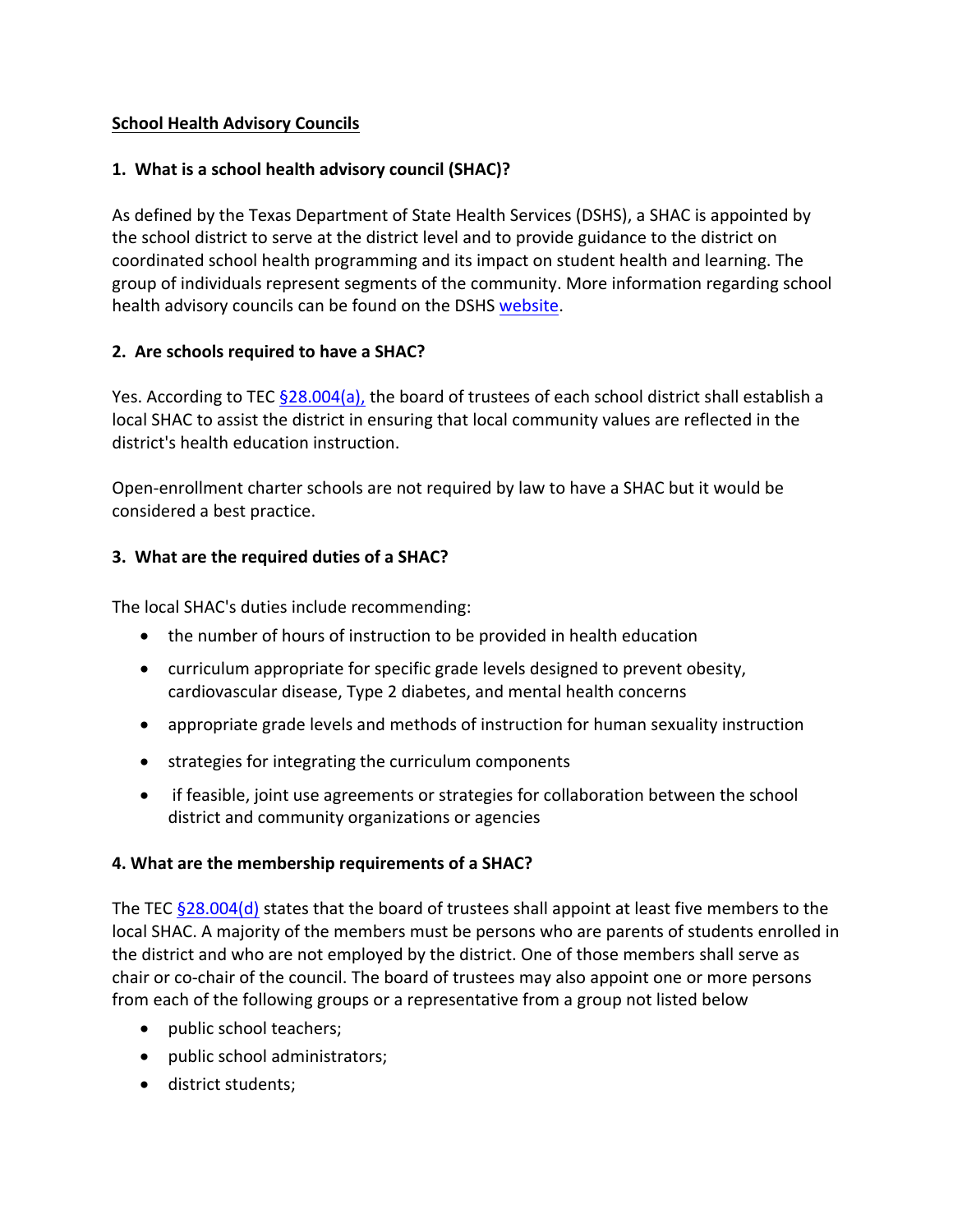- health care professionals;
- the business community;
- law enforcement;
- senior citizens;
- $\bullet$  the clergy;
- nonprofit health organizations; and
- local domestic violence programs.

#### **Human Sexuality Instruction**

#### **1. Does TEA provide a list of human sexuality instruction curricula?**

No. The TEC  $$28.004(e)$  states that any course materials and instruction relating to human sexuality, sexually transmitted diseases, or human immunodeficiency virus (HIV) or acquired immune deficiency syndrome (AIDS) shall be selected by the board of trustees with the advice of the local SHAC. The TEKS for health must be taught, but the local school district determines the materials and resources used for instruction.

# **2. What is the human sexuality instruction requirement for middle school and high school students?**

The TAC  $\S$ 74.1 states that school districts offering K-12 instruction must offer an enrichment curriculum that includes health education. Age appropriate topics related to human sexuality instruction are components of the TEKS for middle and high school health education. A school district may add elements at its discretion but may not delete or omit instruction in the enrichment curriculum, including human sexuality instruction. School districts should consult with the local SHAC for guidance on the curriculum or programs that may be selected for human sexuality instruction.

## **3. What should school districts do to inform parents about the school district's human sexuality instruction?**

The TEC  $§28.004(i)$  and (i) state the requirements for informing parents about the school district's human sexuality instruction. School districts must provide written notice regarding whether human sexuality will be taught, and, if so, include a summary of the course content and the parental rights. In addition, school districts are required to make all curriculum materials utilized in the district's human sexuality instruction available for reasonable public inspection and inform parents about their right to remove the student from any part of the district's human sexuality instruction.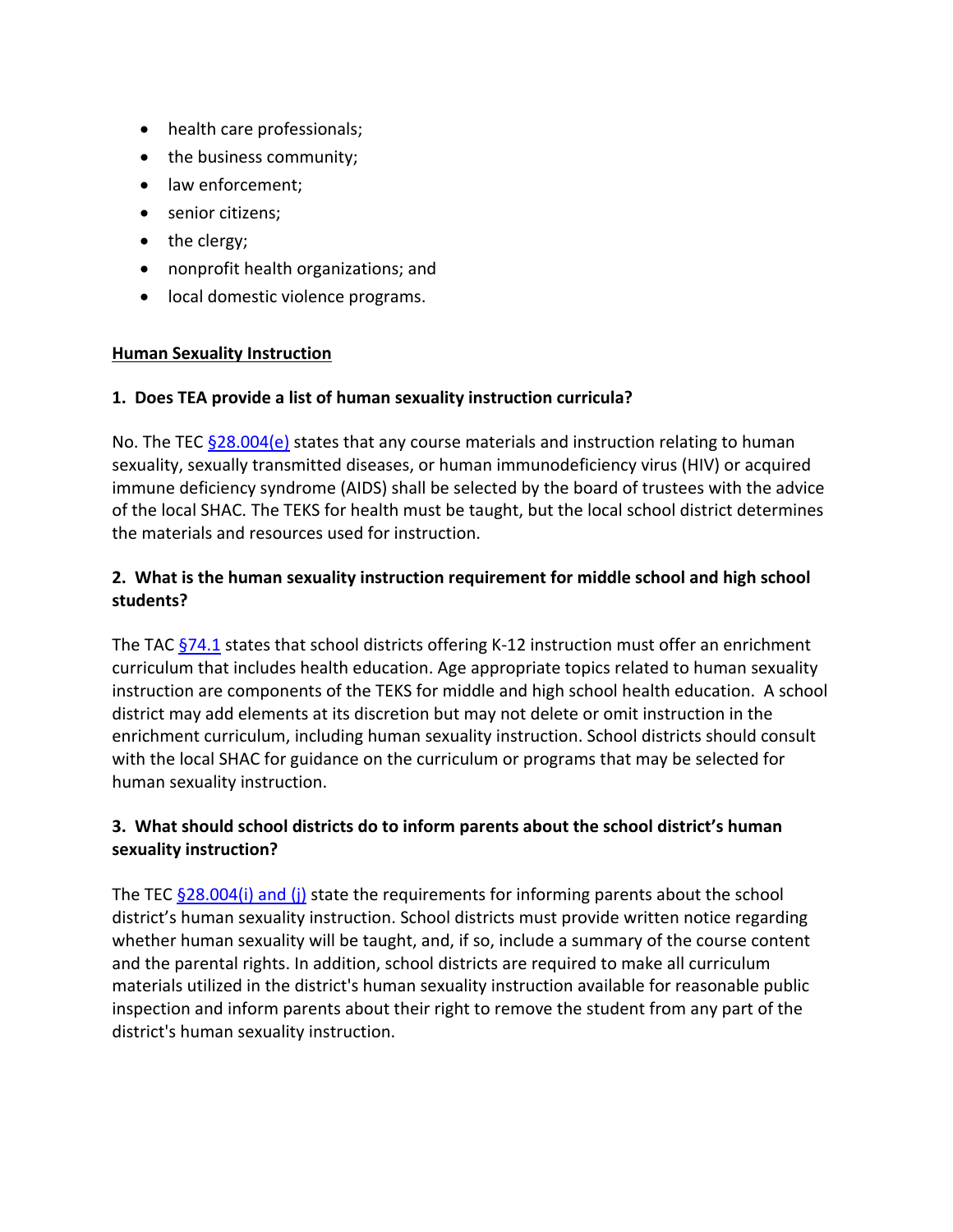# **4. What are the appropriate notification methods when informing parents about human sexuality instruction?**

The TEC [§28.004\(i\)](http://www.statutes.legis.state.tx.us/Docs/ED/htm/ED.28.htm#28.004) states that a written notification to a parent should include the board of trustees' decision regarding whether the district will provide human sexuality instruction to district students. The method of written notification to parents is a local school district's decision. Some examples of written notification may include letters, student code of conduct, flyers/brochures, and electronic notifications.

# **Parenting and Paternity Awareness**

# **1. What are the requirements for teaching the parenting and paternity awareness (p.a.p.a.) curriculum?**

The p.a.p.a. curriculum identified in TEC  $\S$ 28.002(p) and TAC  $\S$ 74.35(a) shall be offered in all public schools and open enrollment charter schools and incorporated in the district's middle or junior high and high school health curriculum. At the discretion of the district, a teacher may modify the suggested sequence and pace of the program at any grade level. A student under 14 years of age may not participate without parental permission.

# **2. What are the program components of the p.a.p.a. curriculum?**

The TAC  $\S$ 74.35(a)(2) states that the p.a.p.a. program must address parenting skills and responsibilities, including child support and other legal rights and responsibilities that come with parenthood; address relationship skills, including money management, communication skills, and marriage preparation; and skills relating to the prevention of family violence, only if the school district's middle, junior high, or high schools do not have a family violence prevention program.

## **3. Where do school districts obtain the p.a.p.a. curriculum?**

The p.a.p.a. curriculum materials and training are provided at no cost to school districts by the Office of the Attorney General (OAG) of Texas. For additional information regarding the p.a.p.a. curriculum and training, contact your regional education service center (ESC) Health Program Specialist or the OAG at (512) 463-2100, or visit [https://www.texasattorneygeneral.gov/cs/parenting-and-paternity-awareness-p.a.p.a.](https://www.texasattorneygeneral.gov/cs/parenting-and-paternity-awareness-p.a.p.a)

## **4. May school districts use other materials related to p.a.p.a.?**

Yes. The TEC  $\S 28.002(p-2)$  states that a school district may develop or adopt research-based programs and curriculum materials for use in conjunction with the requirements for p.a.p.a. that may provide instruction in child development, parenting skills, including abuse and neglect prevention; and assertiveness skills to prevent teenage pregnancy, abusive relationships, and family violence.